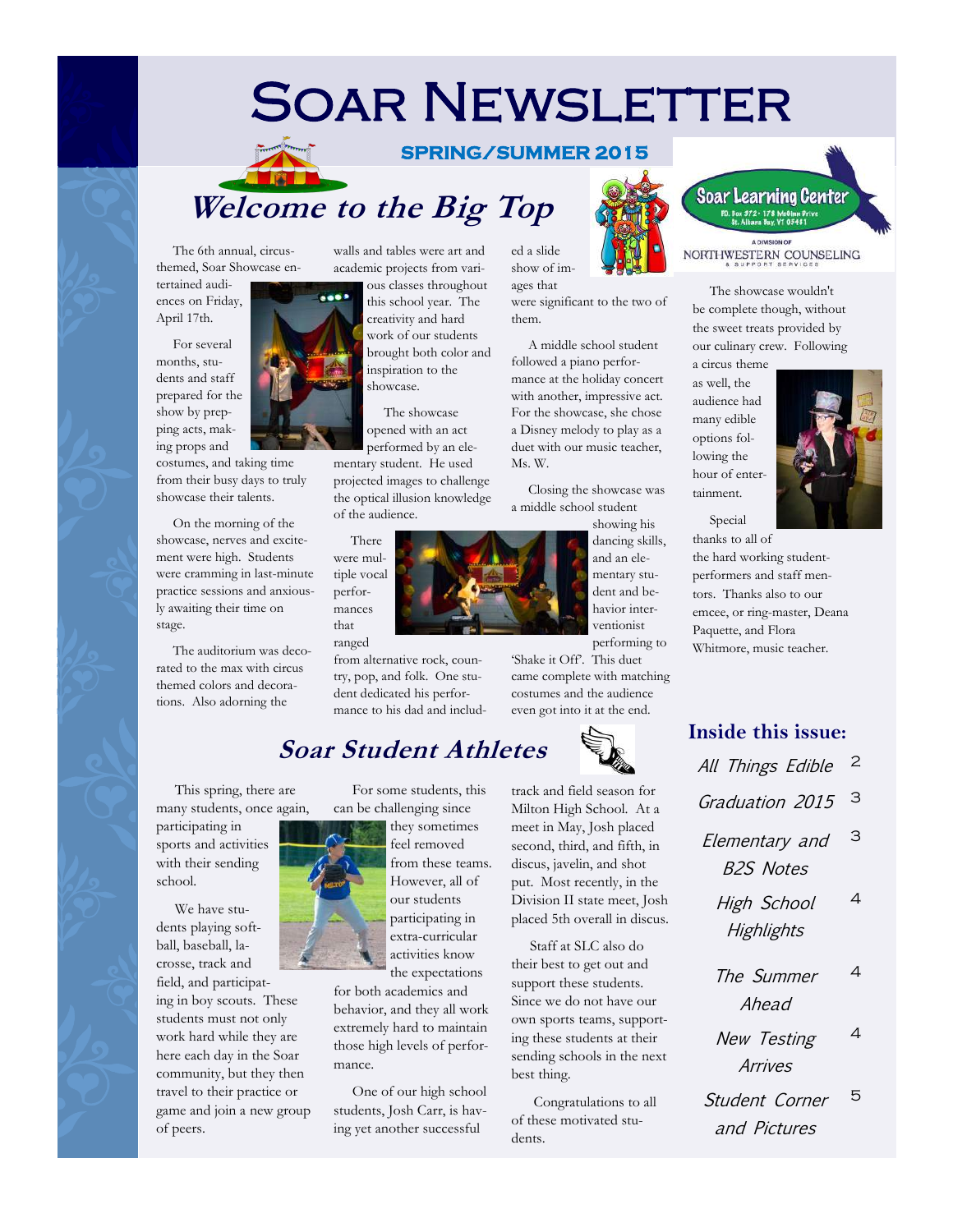## *Recipe Corner* **Buffalo Chicken Mac and Cheese**

#### Ingredients:

16 oz. elbow macaroni 16 oz. sour cream 8 oz. cream cheese, softened 12 oz. evaporated milk 12 oz. hot sauce 1 package ranch dressing mix 1 rotisserie chicken, chopped

#### 2 cups shredded cheddar cheese

1 cup panko bread crumbs

1/4 cup melted butter Directions:

- 1. Preheat oven to 350˚ and spray a 9x13 inch baking dish with cooking spray
- 2. Bring pot of lightly salted water to a boil and cook pasta, drain
- 3. Stir in sour cream and cream cheese until smooth, add evaporated milk. Stir in hot sauce and ranch dressing mix
- 4. Mix in shredded chicken and 1 1/2 cups cheddar cheese
- 5. Pour mixture into baking dish and top with bread crumbs and 1/2 cup cheddar
- 6. Drizzle melted butter over the top and bake for 20-30 minutes or until bubbling and golden on top





#### All sugar-makers would likely agree that this was one of those shorter seasons. Mostly due to how long it took for winter to pass and temperatures to warm up, the sap was slow flowing for quite some time.

 When it did finally run, SLC was able to collect, boil, and boast 10 gallons of liquid gold. Despite this short, cold sugaring season, our high school students and staff worked hard at our 140 taps.

 Using trees here at our school, at the bay park, and on the land of a generous community member, students and staff spent several weeks in sugaring mode. This included school and after-school hours.

*The Sugaring Season and Pancake Breakfast*

 Several high school students chose to stay late, long after the vans had taken their peers home. Stacking wood and boiling during these off hours not only gained them community service hours but also experience seeing the sugaring process through from

beginning to end.

 With the sugaring season complete, we then look towards the delicious benefits of this hard work. The SLC pancake breakfast, which always falls near our April

break, was just as mouthwatering and impressive as past years.

 Again, there were high school students that got up much earlier than the alarm clocks usually deem necessary, to join

staff in the kitchen to prepare breakfast for our school.

 Eggs, pancakes, bacon, home-fries, and toast were just a few of the offerings. Most important though was the fresh syrup we enjoyed, made right here.

 Students also participated in the 3rd Annual Rock Paper Scissors Tourna-

ment, organized by Marc Brunelle. So far, the winners have been from the



high school, a staff member, and this year, a middle school student joined the victory circle.

 The next piece is the grocery Prior to Friday's, Culinary Con-

*A Peek Inside the Kitchen on Friday Mornings...*

nection meal being served, the staff and students are busy planning at least a week in advance. After the Friday lunch

is cleaned up, the preparations begin for next week. Students discuss menu ideas and themes,

and also any upcoming holidays that could be tied into

the meal.

tance needed between plants, time needed to grow, and the shopping. The students are also part of this process since navigating the sections, brands, and

prices of the store are life skills we all need and use.

 Each Friday morning, jobs are assigned: prep station (wash and cut ingredients), cooking, baking, and serving

(order, plates, utensils). Everyone

is responsible for dishes and clean up. From 8am until noon, these students are busy working and being self-starters. The motto Claire Thompson likes to use is 'see a job, do a job!' This kind of attitude is what makes this class so successful and has so many full

 Thank you to the Culinary Connection and cooking classes for their hard work again this year.

and happy customers each week.

 From sugaring to seeding, the greenhouse class has been busy this spring. Once the sap collecting and boiling was complete, the research began. Students used web-based programs to help plan the layout and best plants for our SLC gardens. Students learned about the dis-

## *How Does Our Garden Grow?*

best time to plant. Although the summer program will maintain the gardens this summer, the class has gotten a

great start with beans, tomatoes, broccoli, squash, peppers, watermelon, a variety of herbs, and a bunch of flowers around the garden's perimeter.



 The elementary also has a garden growing, thanks to Erika LeClair and her 5/6th grade students. They have also been

outside on nice days digging, raking, planting, and weeding. This fall should bring a wonderful harvest for snacks and events throughout the year.

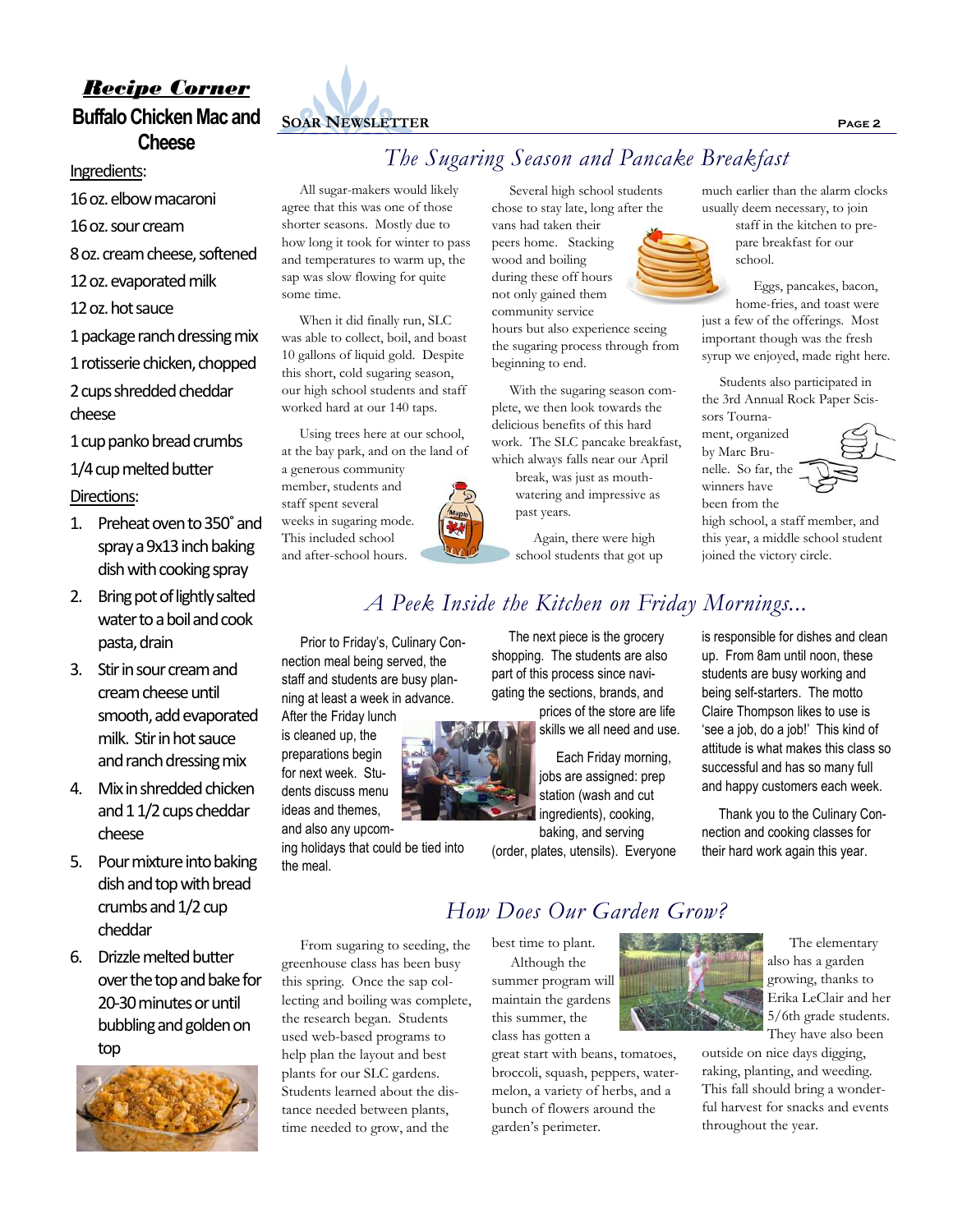**Page 3**

## **Graduation 2015**

 On Friday, June 12th, Soar Learning Center honored transitioning students and the 12th and 8th grade graduates.

 In true SLC style, the ceremony opened and closed with musical numbers. A 5th grade student sang 'I believe I can fly' to begin, and then the 6/7th grade class, accompanied by a graduating senior on guitar, per-

formed Greenday's 'Time of Your Life'. Both musical acts reminded us of the talent and potential within every one of our students.

 There were many students acknowl-

edged and awarded during the graduation ceremony. Four students were recognized as they will begin next fall back at their sending schools. Among these students were one elementary, two middle school, and one high school student.

 Attorney, Joshua Martin, presented the Franklin/Grand Isle County Bar Association Citizenship Award to 8th grader, Spencer Bidwell. His engagement in his academics and in-

> volvement in extracurricular activities were both factors in receiving this award.

 There were also four academic achievement awards presented for hard work and excellence in classes throughout the school year.

 Before graduates received their diplomas, the middle

school had three students write speeches. The three speeches focused on not giving up and working through

challenges, always giving your best effort, and the third spoke to positive qualities of their peers.

 Finally, the five 8th graders and four 12th graders were called and received their diplomas. Mr. Bombard spoke about each of the high school graduates and gave the audience the opportunity to hear how they have grown throughout their time here, and also their potential as they move forward in their lives.

 From the SLC community, your family, peers, and friends, congratulations graduates!











 The Back to School students have been studying a unit on Ver-

mont. The students have learned several facts and studied important industries in Vt. On April 30<sup>th</sup>, the students took a field trip to the Gervais dairy and goat farm to learn more about the dairy process in Vermont.

 Mrs. LeClair's middle school reading class has finished reading book one and are almost done book two of "Everest", by Gordon Korman. Students will end the year watching a Discovery Channel series about climbing Ever-



est. With this series, students learn content specific vocabulary such as Sherpas, jumar, piton, pinnacle, moraine, Sirdar, porters, ascend, and descent.

 Mrs. Young's math class has been working on mastery of multi-digit multiplication and division. The final



weeks of the school year will allow them time to construct a board game that features their creativity

and a way to review the skills with which they've become successful this year.

*Elementary and Back to School Quick Notes*

 Mrs. Cota's 6/7th grade class has been studying ancient Greece. They have spent time learning about what life was life several thousand years ago, recognizing what elements of

civilization for which we have the Greeks to thank, and most recently, they've been creating shields or flags depicting the beliefs and lifestyles of either Athens or Sparta.

 Ms. Torrey's class spent part of the spring learning about plants during their science class. They studied the parts of different plants. They planted flowers in personalized decorative pots. They were able to look at different samples of trees around our area and try their hand at some tree aging! They ended their unit planting some grass in some clear plastic cups where they were able to watch it grow from the top and checking

out the root system in the cup! Not to mention, grow some pretty cool hair for these guys at the same time!

The K-3 class has been having fun learning about dinosaurs. The students learned about diet, characteristics, where they lived and what they ate. The students were asked to choose their favorite dinosaur and make paper plate replicas. They had a blast personalizing them by building them and adding an artistic flair to their project.

 They also enjoyed a unit on continents and oceans. The students learned about Pangaea and the continental shift that occurred to make the world looks like it does today. They learned the name of each of the continents and oceans and where they are located on a map. For a project each student made their own handheld globe to bring home.

*Far Left: Pictured at the bottom is one of the covers of the books Mrs. LeClair's class* 

*read this year.* 

*Top Left: Back to School students get up close and personal with some cows in the milking* 

*parlor of the Gervais Farm.*

*Top Right: Serious faces with some serious hair stare us down, from Ms. Torrey's grass growing experiment.*



*A colorful dinosaur, straight from Mr. Pike's class, is complete with glitter and googly eyes.*

*Bottom Right:* 

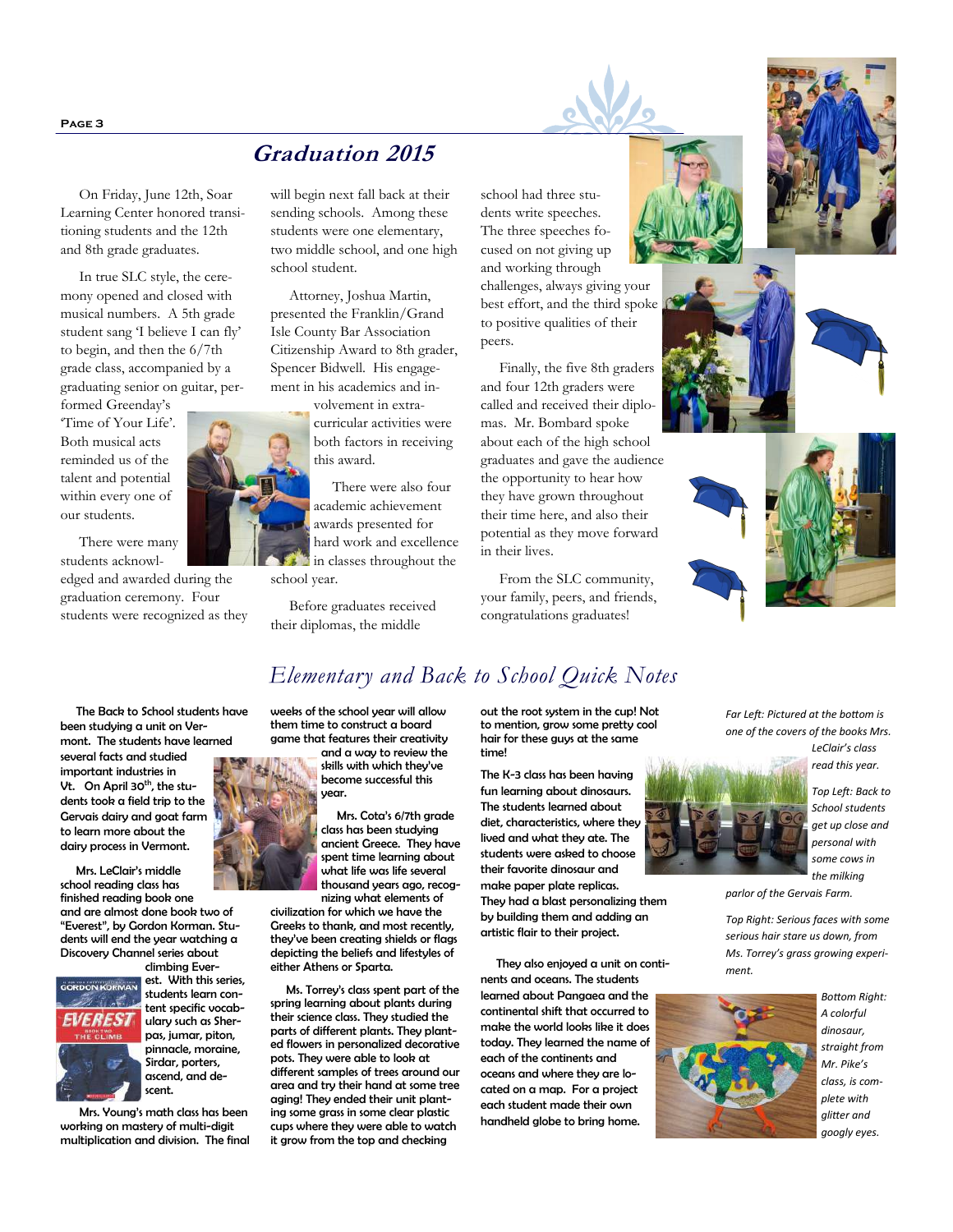**Page 4**



memoir served as inspiration for students to write their own personal narratives.

 One of the high school Enrichment classes, led by Tim Stanley,



 The Soar Learning Center summer programs are ready to go! Running

from July 6th-July 31st, students will engage in embedded academics to keep their skills sharp, participate in many group and team building activities, as well as go on lots of exciting field trips.

 The elementary, middle, and Back to School program will be overseen again by Nicole Rees. In addition to swimming, fishing, and learning activities; students will also be visiting Pelkey's Ar-

 It began over a year ago, that the NCSS technology team was checking and preparing our computer systems, requirements, and network speed for the new standardized testing aligned to the common core state standards: the SBAC.

 SBAC stands for Smarter Balanced Assessment Consortium, and while this year was very experimental for participating schools, real scores are expected to arrive this summer.

## *High School Highlights*

has been following the "soda tax" debate. Students have been looking at the issues from both sides of the debate. They have been analyzing the pro's and con's of the tax and choosing which side they are on in this contentious debate. Students have also calculated the possible tax rates on their

favorite sodas! The conclusion: a new tax on sugary sweetened bever-

buying habits but it would not

 Several high school science students spent a full morning in May, engaged in a stream monitoring study at Mill River. This was done in collaboration with

the Watershed Alliance Program, from the University of Vermont.

 SLC students had the opportunity to work together with college undergraduate students and learn a variety of field science methods, conduct data collection, and engage in hands-on learning

 Three days each week, students participate in activities, job site tours, or trips during the

spent employed locally. This afternoon, money-earning opportunity is made available through Vocational Rehab, a truly valuable state resource for our students.

 On Thursdays, students participate in an all day trip, while Friday mornings are educational workshops and recreation activities. For the fifteen students involved, not only will they gain valuable experience and have summer fun, but they will also



through the process of a longterm water quality study.

 One of Diane Mock's math classes constructed a geodesic dome. It tied into a geometry unit where students worked with angles, shapes, measurement, and construction. The dome has been on display outside and the students have been quite proud of their creation.

physical educa-



tion, and also a 1/2 credit in a work-study elective.

 Some repeat trips the group is looking forward to are Arbortrek Adventure Course and the Lake Champlain Sailing Center. However, there are also some new activities such as Hiking Laraway Mountain and exploring Metro Rock Indoor Climbing Center, that also have the group excited for their summer.

*New Testing Arrives: The SBAC's in Real Time*

 The SBAC newsletter spoke to challenges faced by schools, but also the learning gained throughout this new, computer based, standardized assessment. Gone are the days of filling in those little bubbles with your number 2 pencil. Students now log in to a portal, use their personalized student ID, and begin an assessment that is geared towards their grade and then adjusts to their academic level depending on their correct or incorrect responses.

#### Each participating student, grades 3-8 and grade 11, completed tests in ELA (English language arts) and math. These tests were a mix of cumulative knowledge and also standard specific tasks.

 To prepare for test administration, teachers received online certification and met regularly to understand both the testing and technology pieces. The staff at SLC also worked hard to prepare students behaviorally, academically, and



testing to which we are all accustomed. In all, 41 students were tested within the 13 week testing window. Nearing the 95% completion rate in the state of Vermont, SLC finished with 93% of students completed. Well done, for our first year of SBACs.

# W

ages would affect/alter

stop it completely.

## **AHEAD: Summer Fun**

chery, several state parks, Cold Hollow Cider Mill, cooking at the Ronald McDonald House, and participating in a community scavenger hunt (just to name a few).

 Our high school program, coordinated by Devin Quinlan and Brad Messier, will also run throughout the month of July. The program is called S.E.R.V.E. and stands for Service, Education, Recreation, Vocation, and Exposure. All five of these areas will be addressed and experienced throughout the four-week program.



techno-